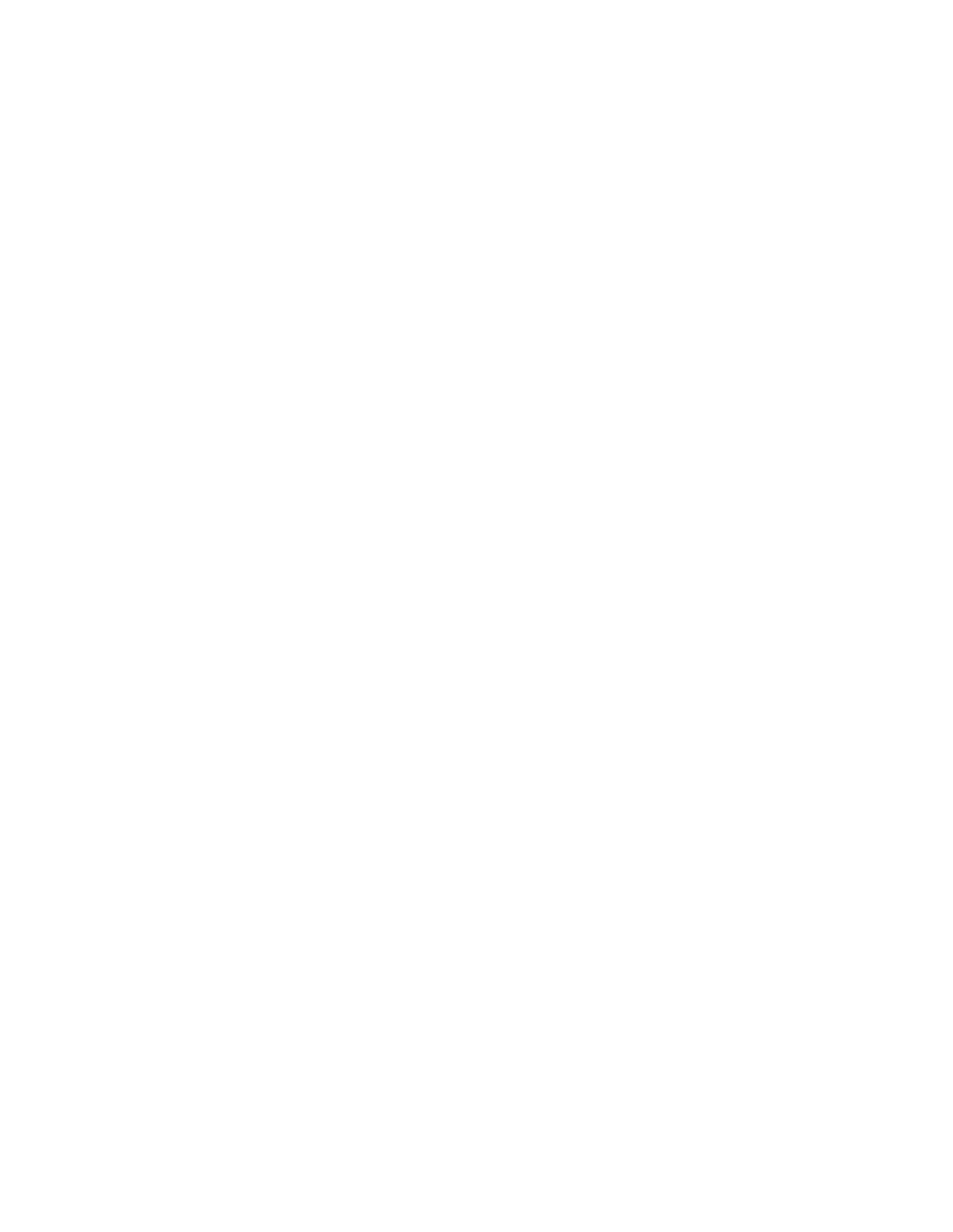## <span id="page-2-0"></span>Guiding principles

- Encourage positive, productive communications while protecting IIT Ropar from legal liability, reputation damage, and security breaches.
- Emails are for business use only and are IIT Ropar property
	- Any email that is sent, received, created, or stored on our systems may be viewed and even admissible in a legal case.
- Security of our IT assets
	- More than 90% cyber attacks start with phishing
- Quality of work and life
	- Email etiquette (Reply All, Forwarding, Signature lines etc.)
	- Limit the intrusion and spam

## <span id="page-2-1"></span>Allocation of a new email ID on iitrpr.ac.in domain

There are following roles for which the email account may be created: Students, Faculty, Administration officials, Office staff, Postdocs/Project staff. The policy for each case is described below. The policy for managing the mailing lists is also described. A high-level structuring for email accounts allocation and management is shown in Fig. 1.



Fig. 1 (Email accounts allocation)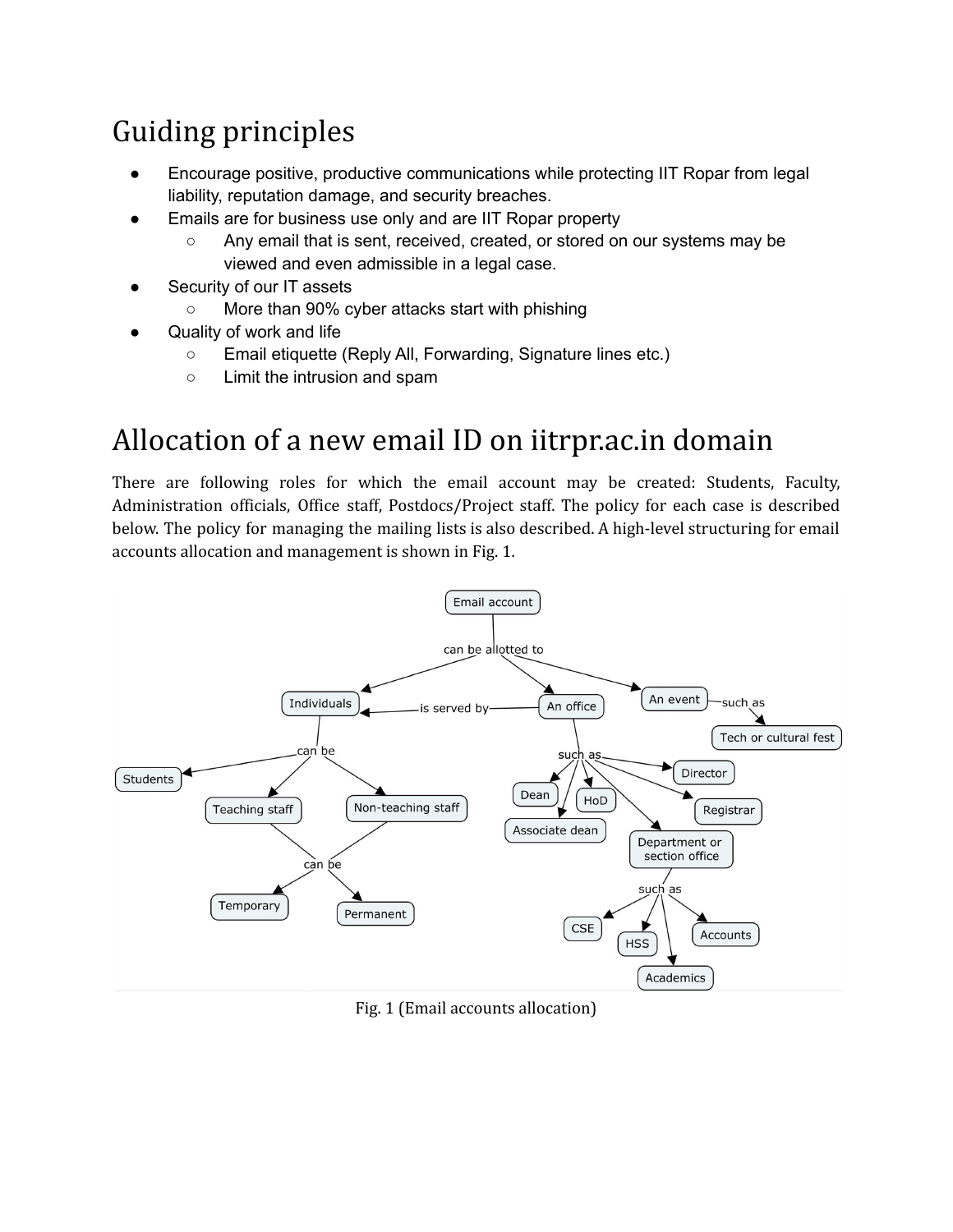## <span id="page-3-0"></span>Students

The email address allocated will be of the format: ROLL\_NUMBER@iitrpr.ac.in. The display name will be the student's name as per admission records maintained by the academic section. Example: <Kamal Saxena> 2020MEB1234@iitrpr.ac.in

The email account will be active until the student graduates or leaves the institute. This policy applies to all students (UG, PG, PhD).

## <span id="page-3-1"></span>Allocation procedure

The academic section will submit a list of student roll numbers, names, department name of the student and other relevant information to the IT section for creation of new students' email accounts. They should do it as soon as the students register. No route other than via the academic section will be entertained for creation/alteration of a student's email account.

## <span id="page-3-2"></span>All employees

## <span id="page-3-3"></span>Permanent employees

All permanent employees of the institute may be allotted, for individual use, an email address of their choice, subject to availability and adherence to the following requirements:

- 1. Only alphanumeric characters will be allowed including "." (dot) and "\_" (underscore).
- 2. Obscene or hurtful words will NOT be accepted as part of the email address.
- 3. Words that may NOT represent an individual will NOT be accepted as part of the email address.
- 4. Any requirement imposed by the email server software.

Default email address allotted will be in the format: FirstName.LastName@iitrpr.ac.in. Examples:

```
<Neeru Chhabra> neeru.chhabra@iitrpr.ac.in
<Ashish Uniyal> Ashish.Uniyal@iitrpr.ac.in
```
## <span id="page-3-4"></span>Temporary employees

For contractual/temporary staff including the post-docs and projects staff, the format of the email address will be:

```
staff.[First Name].[Last Name]@iitrpr.ac.in
```
The display name will be the name of the employee as per records of the concerned section/department.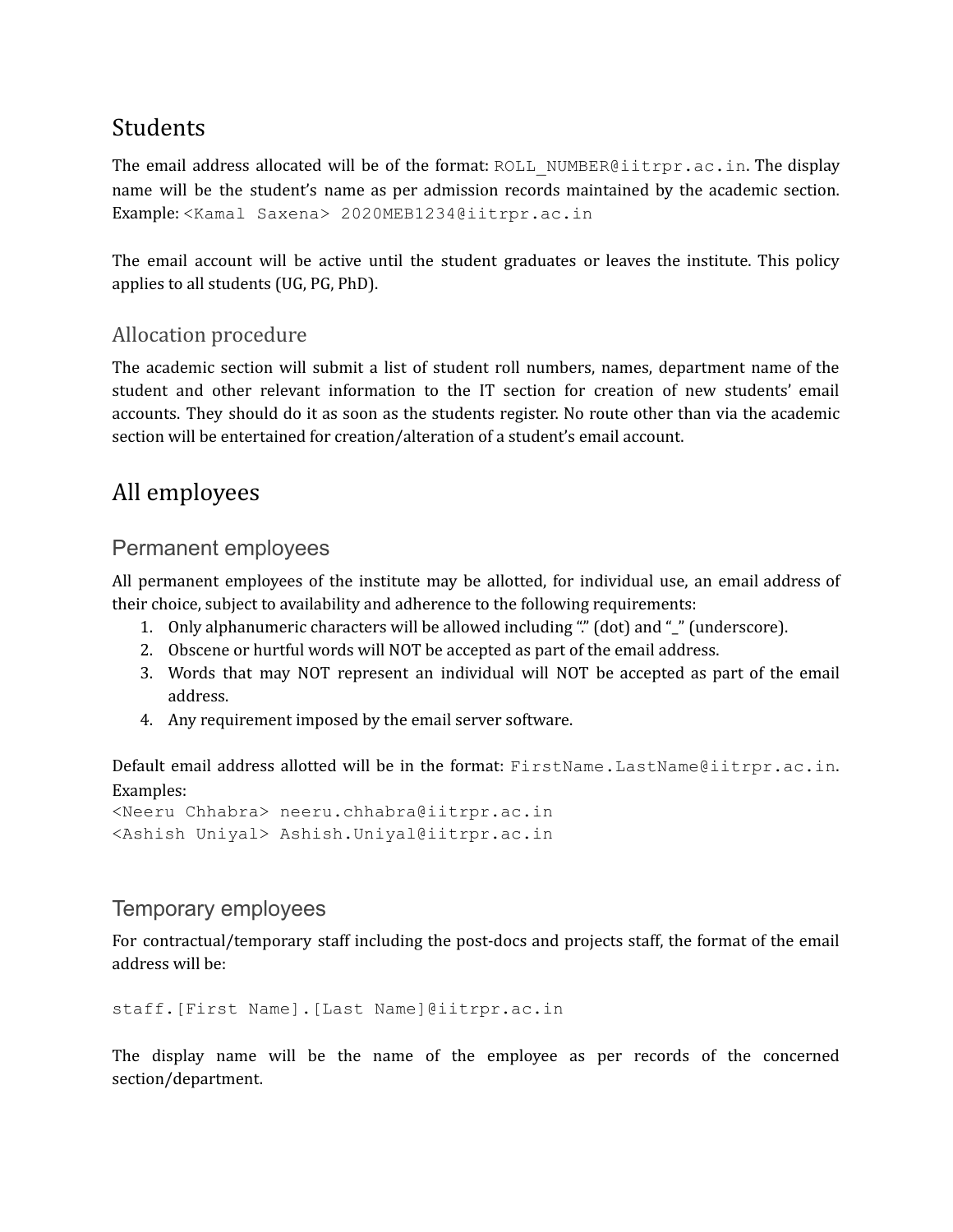## <span id="page-4-0"></span>Allocation procedure

The concerned section (see below) will take the email creation request from the new joinee in the prescribed form, and submit it to the IT section for creation of the email address. The new joinee will be intimated about the new account creation via alternate email and phone number he/she provides in the request form.

- Establishment section: Handles allocation for all teaching and non-teaching *employees* hired by the institute
- Academic section: Handles allocation for all students
- Dean R&D office: Handles allocation for R&D projects and postdocs

## <span id="page-4-1"></span>Administration officials

All administrative officials (e.g., dean, HoD, assistant/deputy/joint registrars, assistant/executive engineer, and so on) will be allocated a **role-attached email address**. This email address is allocated solely for the purpose of effecting the official communication from/to the respective official. When the tenure of the official ends, the account access is handed over to the newly appointed official. The account shall be put in receive only mode when there is no immediate appointment of the new official. It is **required and expected** that all the data in this account will be retained across the appointments. The email address format will be:

```
[Role prefix].[Dept. prefix]@iitrpr.ac.in.
```
The role prefix can be: hod, dean, ad (for associate dean), ar (assistant registrar), and so on. The department prefix can be: cse, ee, me, bme, and so on for academic departments. For non-academic departments, it will be like:  $i \in \{$  (for international relations), sa (for student affairs), acc (for accounts), est (for establishment), and so on. The prefixes will be kept to the shortest possible length without causing any ambiguity about what they point to.

The display name on the email account will be set only to full designation. The name of the person currently holding the office/position will not be added (to avoid getting it stuck in the users' address lists). Examples:

```
<Dean, International Relations> dean.ir@iitrpr.ac.in
<DR Accounts> dr.acc@iitrpr.ac.in
<HoD, CSE> hod.cse@iitrpr.ac.in
```
## <span id="page-4-2"></span>Allocation procedure

The establishment section will be responsible for submitting a proper request for creating or handing over the desired email account to the new appointee in the prescribed form. Normally, it should be done as part of the official handover-takeover of the duties by the appointed/relieved official. The new appointee will be intimated about the account allocation/handover via alternate email and phone number he/she provides in the request form.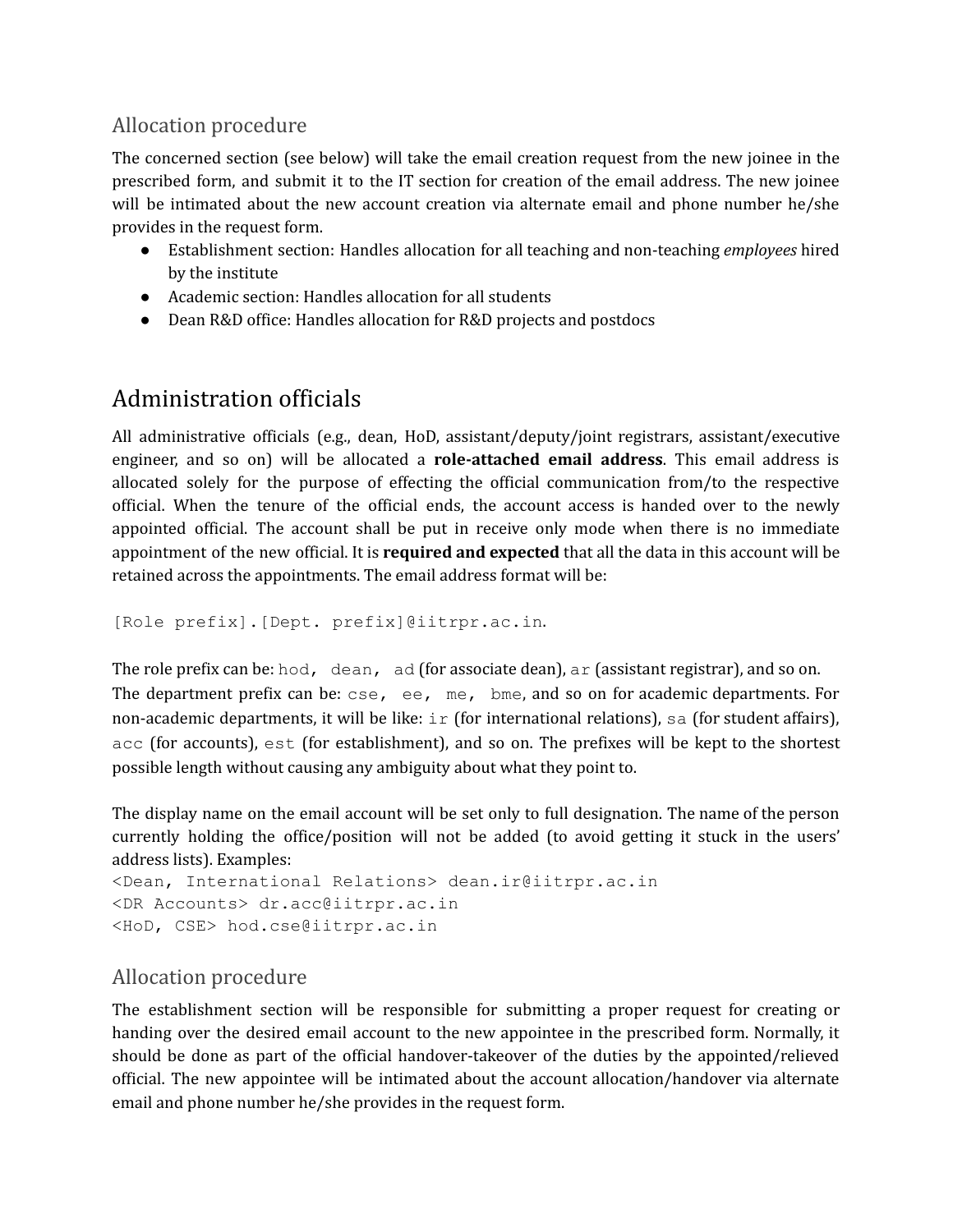#### **Note about handling existing multiple accounts of some officials:**

Currently, there are some officials who have multiple email accounts due to various reasons. In order to reduce the email account management burden on the respective officials, we propose the following approach to handle it.

- 1. The official will start using only the new account which will be created as per the policy described in this document.
- 2. Data from all old email accounts operated/allocated to the official will be [merged](https://support.google.com/a/answer/1041297?hl=en) into the new account.
- 3. All the old email accounts will be put in receive-only mode, and the emails will be forwarded to the new account.
- 4. After, say, 2 years we can review the traffic received into the old email accounts and decide about permanently deleting them.

## <span id="page-5-0"></span>Office communication accounts

Email communication to/from the office of each department or section will be done via a *single dedicated email account* which will be of the format:

[Dept. prefix].office@iitrpr.ac.in

Examples:

```
<CSE Office> cse.office@iitrpr.ac.in
<Accounts Office> accounts.office@iitrpr.ac.in
<Academics UG Office> acadug.office@iitrpr.ac.in
<Research Office> res.office@iitrpr.ac.in
```
Access to this account will be given to each admin staff member of the department's office via the [delegation](https://support.google.com/mail/answer/138350?hl=en) feature of Google email. The direct access to the office email account will be with the department/section head. The documents created on/for this account will be via a Google Shared Drive (see here for details on Google [Shared](https://support.google.com/a/topic/7337266?hl=en&ref_topic=2490075) Drives). The office staff will be given access to the shared drive.

The email accounts allocated to the office staff (both technical and non-technical) will be individual accounts as described in the All [Employees](#page-3-2) section above.

## <span id="page-5-1"></span>Academic and professional events

The institute will offer the email account ONLY to our **regular yearly** events duly recognized by the competent statutory authority of the institute. The examples are our tech and cultural fests. The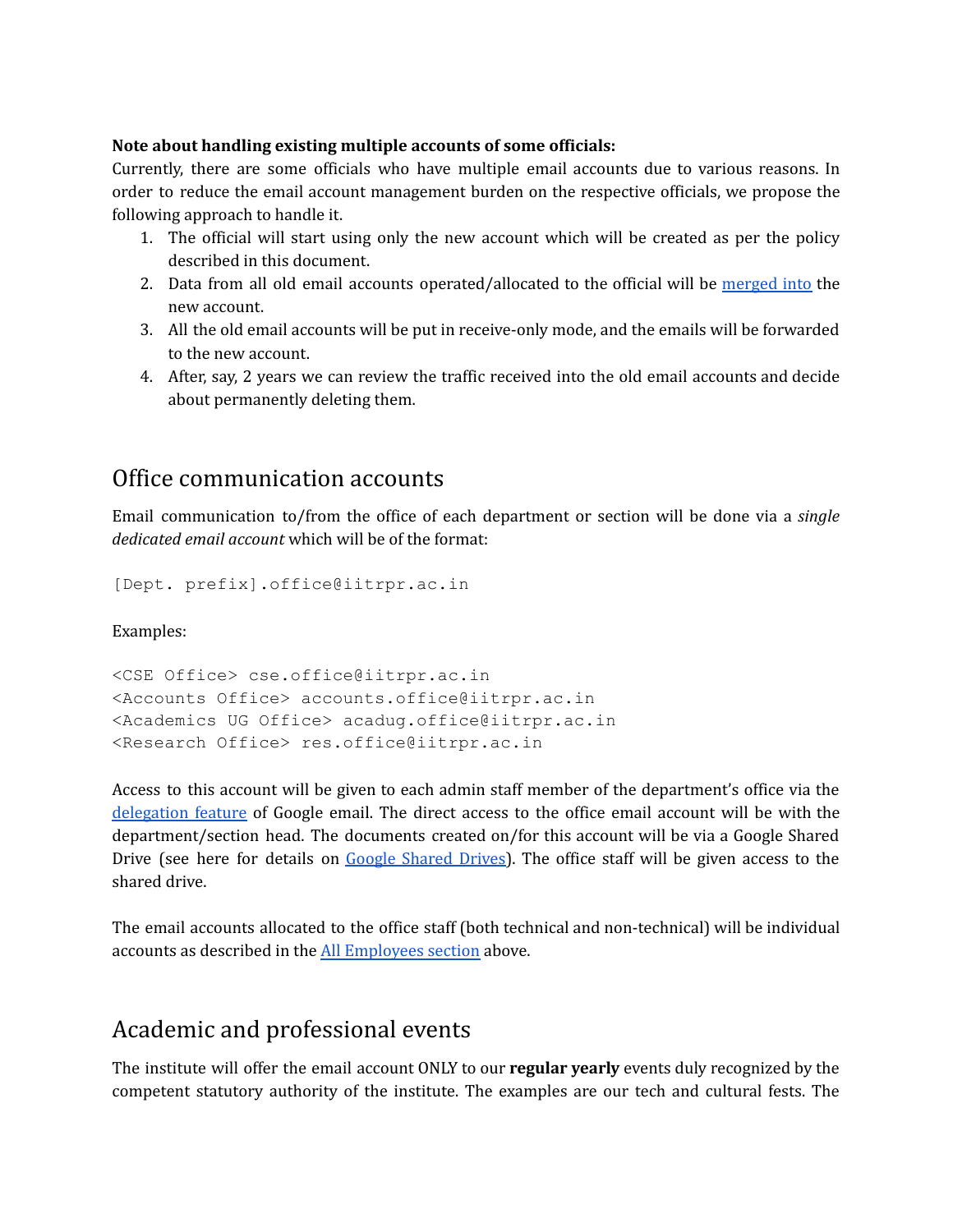institute shall NOT provide any email address for any other types of events regardless of who organizes/sponsors it. Particularly, we shall not provide any email IDs for any conferences, workshops, symposia, summer/winter schools, and so on. The organizers of such events will be responsible for obtaining the email services from outside vendors.

#### **Rationale for the policy:**

The unsupported events such as listed above are one-off/sporadic. However, the communication email addresses are circulated far and wide, and are long lived. We cannot afford to continue maintaining the email accounts for such events for long durations. Furthermore, such events put an avoidable burden on our manpower and IT resources. The organizers should procure such services from external sources, as is the norm with such events.

## <span id="page-6-0"></span>Mailing lists

Need based mailing list IDs can be created for a group with membership above 20 else individuals should create a label with membership in their contacts. Such mailing lists will be allowed for a fixed duration and will be audited every 3 months. The IT committee would also conduct an audit of the existing mailing lists and delete obsolete ones.

## <span id="page-6-1"></span>Allocation procedure

The concerned PI will submit the mailing list creation request in the prescribed form, and submit it to the IT section for creation of the mailing list.

## <span id="page-6-2"></span>Life of an email account

When the formal association of a user ends with IIT Ropar, the user will be allowed to take out or migrate all his/her emails within 30 days from the date of issuing a no-dues certificate by the IT section.

All individual email accounts (except the official email accounts allotted for administrative officials such as HoDs, Deans, registrars, and so on) shall be **deleted** after 30 days of the individual's exit from the institute. "Exit from the institute" is defined as the date of issuance of no-dues certificate from the IT section. Following are the steps for handling this:

- 1. On the day when the IT section issues a no-dues certificate to a user, the email account will be deactivated. That is, the user will only be able to take a backup of all his/her data. Emails sending and receiving will not be allowed.
- 2. After 30 days from the date of issuing the no-dues certificate, the account will be deleted for everyone except as described under exceptions below.

#### **Exceptions allowed:**

The HoD, IT may allow retaining the data for a longer period in the following cases:

1. Special circumstances that require access to the email account for a pending investigation or important matter concerning that email account. This case has to be duly authorized by the director, IIT Ropar.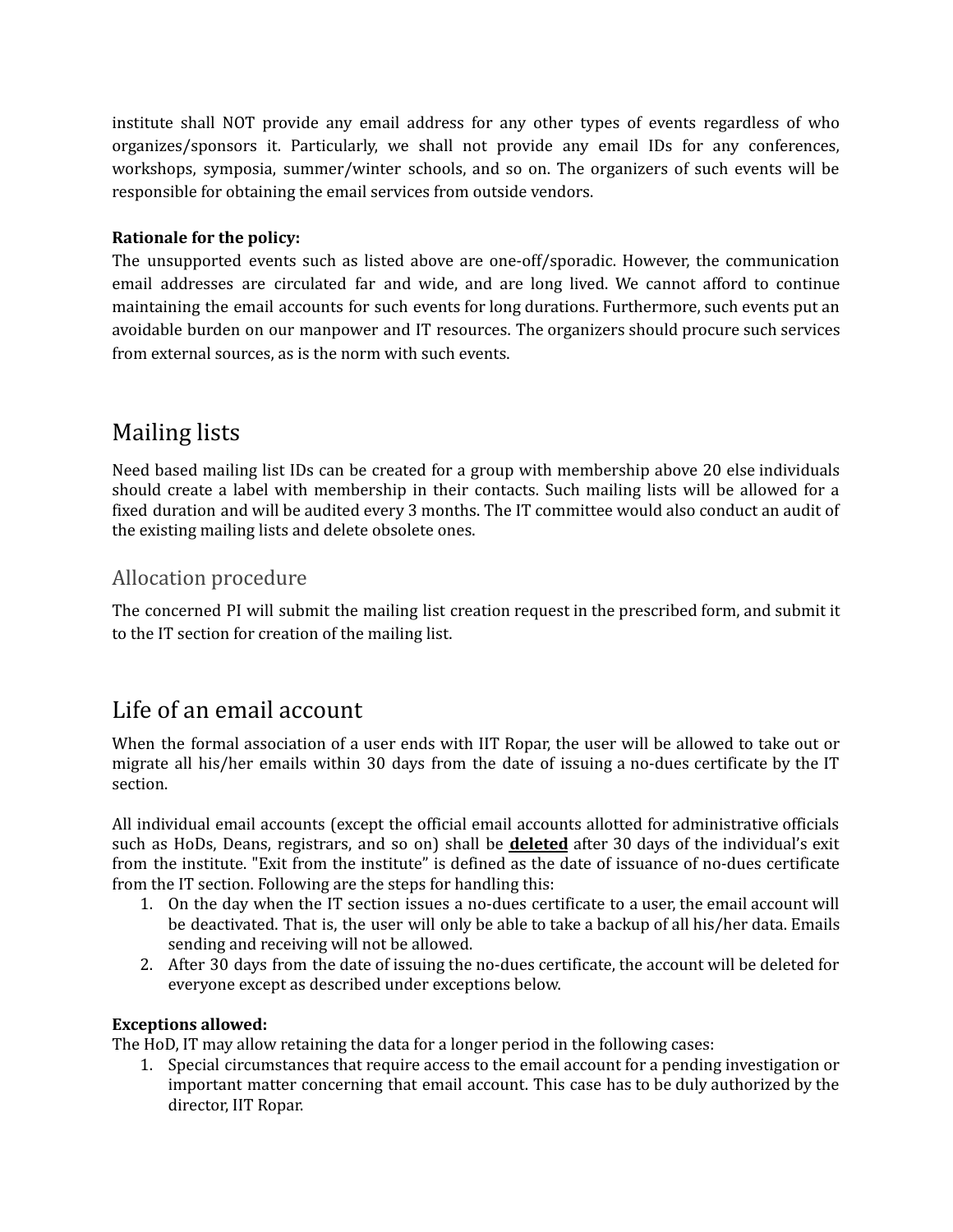- 2. When duly requested and justified by the user (or his/her family member in case of hospitalization or demise of the user). HoD, IT may use his/her discretion to decide this case.
- 3. If they request, the superannuating permanent employees of the institute will be allowed to retain their email accounts. However, the account will be put in the *auto-forwarding* mode that will forward all incoming emails to an email address specified by the outgoing employee. Sending emails using the IIT Ropar email account will not be allowed.

An email address once assigned **will never be recycled**. That is, the same email address will not be allocated to another person even if the first allocation has expired or deleted. This is needed to ensure the privacy and security of the original/first allottee of that email address.

#### **After a user has been issued a no-dues certificate, the institute will not be liable for any misuse or ensuring the security of emails data of a user.**

### <span id="page-7-0"></span>Notes about handling email address termination

Following are some of the likely concerns that users may have about the termination of their email account:

- *1. I have a manuscript submitted to a journal/conference/others where my current email ID is mentioned as a communication address. How do I handle this?*
- 2. I have my email address communicated to several parties, who I may not even have a track of, but they may try to contact me via that email address. I do not want to miss any future emails *from them. How do I handle this?*

First and foremost, in normal circumstances every individual who has got an IIT Ropar email account is expected to know his/her likely time of exit from the institute. For example, all students, post docs and project staff know the term of their stay with IIT Ropar. Therefore, it is expected that they plan the use of IIT Ropar email address appropriately (especially, after being aware of this policy). Similar is the case with teaching and non-teaching employees of the institute -- in normal circumstances, they will have advance knowledge of their exit from the institute.

Secondly, the journals/conferences and professional societies etc. allow the authors and members to update their communication details. One can easily update the communication addresses with all those places that are important to the user. It is pretty much similar to how one would update the postal address in his/her bank and other accounts when one moves from one address to another.

Third, the institute *may* let a user keep his/her *static* web page hosted under our domain for a longer but fixed duration as determined by the web hosting policy. On that page a user is free to guide the visitors about his/her current coordinates.

## <span id="page-7-1"></span>Email account related maintenance requests

Requests for adding/removing from the mailing lists, change of display names, unlocking of the account, and so on shall be handled as per the approvals of the concerned Dean/HoD/section head/PI/course instructor of the individual.

The change in display name of students will be routed via the academic section. Change in display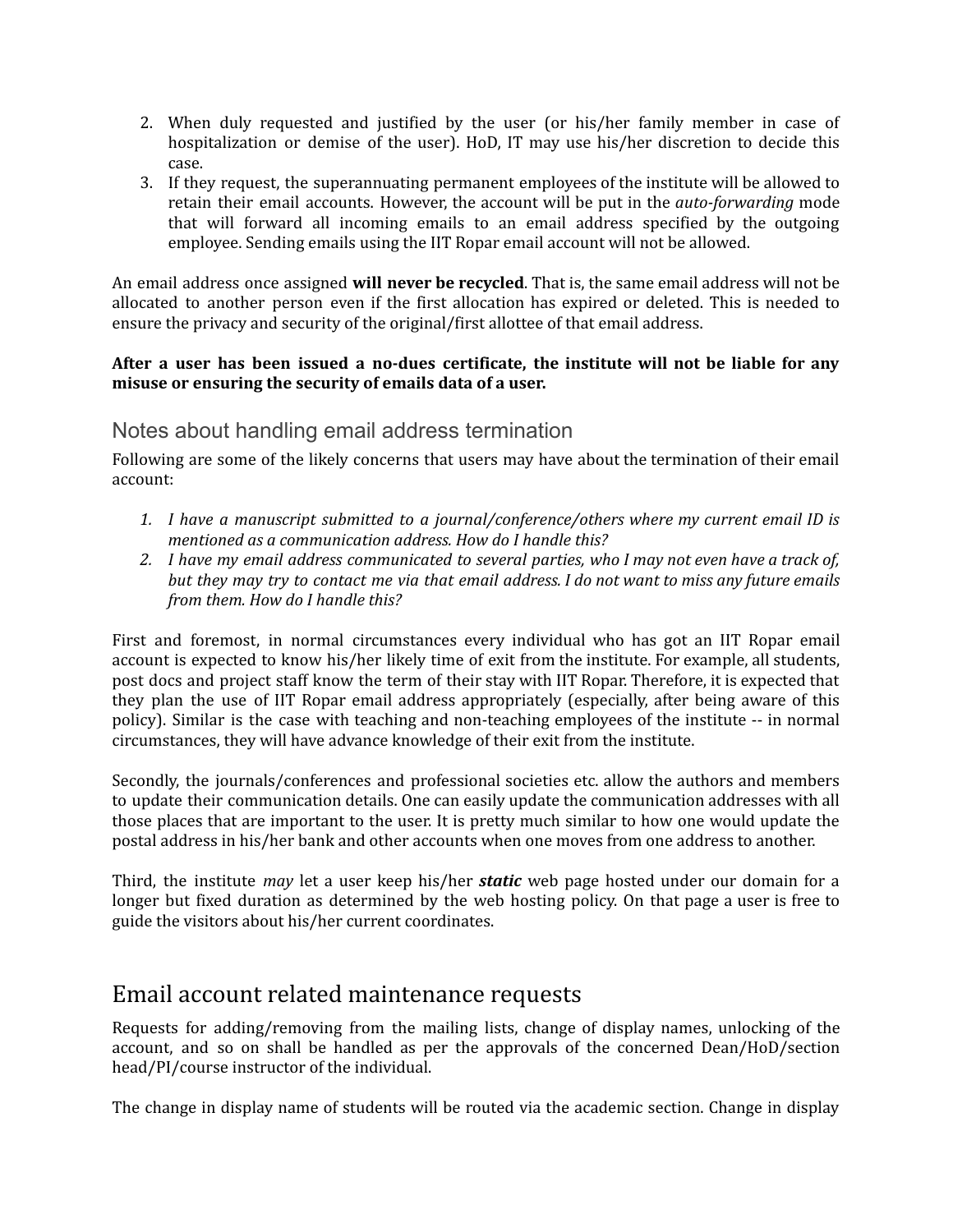name of the employees will be routed via the establishment section. This routing is necessary to ensure that the student/employee's information is consistent with the personal record of the individual as maintained in IIT Ropar's records.

## <span id="page-8-0"></span>Emails handling for large mailing lists

In order to limit the number of unwanted messages flooding the user inbox, and also to reduce the email moderation burden on our staff, we categorize the messages as follows:

- **Cat-1. Emergency notifications.** Examples: Fire/flooding incidents. Critical services (electricity, water, internet, etc.) outage related.
- **Cat-2. Circulars and important notifications** issued by the administration. Examples: HAC notices, appointment of officials, policy related notifications and circulars.
- **Cat-3.** Announcements of events, discussions threads, etc.. Examples: all forwarded external emails, seminars, talks, external invites and calls for events, lost and found, etc.
- **Cat-4.** IIT Ropar course related information sent to relevant students by the instructor of a course.

Posting a Cat-1 or Cat-2 message to a mailing list of the institute requires that the sender has the necessary privileges to post to that mailing list. Following table details the proposed permissions. When deciding whether a message can be posted to a mailing list, the main factor is the "purpose" or the category of the message.

| <b>Sno</b>   | <b>Broadcast email</b> | Membership                                                                                                                                                                                                                                                       | Who can post?                                                                                                                                                                                 | <b>Purpose</b>                                  |
|--------------|------------------------|------------------------------------------------------------------------------------------------------------------------------------------------------------------------------------------------------------------------------------------------------------------|-----------------------------------------------------------------------------------------------------------------------------------------------------------------------------------------------|-------------------------------------------------|
| $\mathbf{1}$ | broadcast@             | Mandatory membership<br>for all IIT Ropar members<br>e.g., students, faculty, staff,<br>official emails of Director,<br>Deans, Associate Deans,<br>HoDs, Chairpersons and<br>Vice-Chairpersons, section<br>heads<br>++emails of persons with<br>post permission. | Post Permission: Director,<br>Deans (and associate Dean),<br>Registrar Office, Executive<br>Engineer, Chief Medical Office,<br>HoD-IT, Institute Security<br>Incharge can post here.          | For disseminating<br>only Cat-1<br>messages.    |
| 2.           | faculty-broadcast@     | Mandatory membership<br>for all IIT Ropar faculty<br>including visiting faculty,<br>official emails of Director,<br>Deans, Associate Deans,<br>HoDs, Chairperson and<br>Vice-Chairperson                                                                         | Post Permission: Director,<br>Deans (and associate Deans),<br>Registrar Office, section, head<br>of central research facility,<br>head of workshop, heads of<br>following<br>sections:<br>the | For disseminating<br>relevant Cat-2<br>messages |

<span id="page-8-1"></span>Table-1 (Mailing lists details)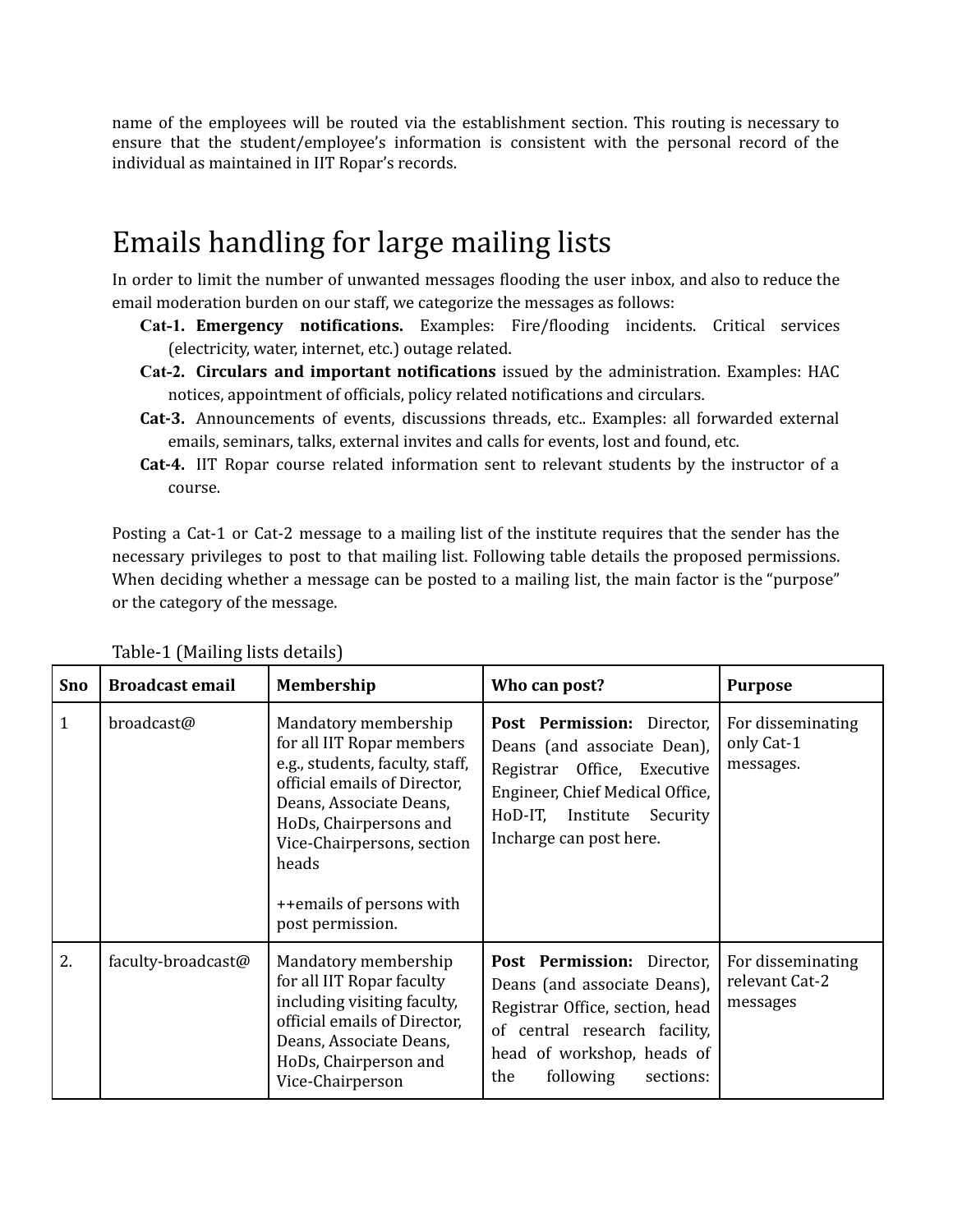|                |                                                    | ++emails of persons with<br>post permission.                                                                                                                                  | Establishment<br>Office,<br>Academic Office,<br>Accounts<br>Office, Stores and Purchase,<br>Works and Estate office.<br>All others would have only<br>view permission.       |                                                                                                   |
|----------------|----------------------------------------------------|-------------------------------------------------------------------------------------------------------------------------------------------------------------------------------|------------------------------------------------------------------------------------------------------------------------------------------------------------------------------|---------------------------------------------------------------------------------------------------|
| 3              | csefaculty@<br>eefaculty@                          | Mandatory membership<br>for all the faculty of the<br>concerned dept and emails<br>of persons with post<br>permission.                                                        | Post Permission:Concerned<br>HoD and the members of the<br>list can post here.                                                                                               | For disseminating<br>relevant Cat-2<br>messages and<br>communication<br>among faculty.            |
| $\overline{4}$ | staff-broadcast@                                   | Mandatory membership<br>for all IIT Ropar staff<br>(including ad hoc<br>appointed staff), all section<br>heads,<br>and official emails of<br>persons with post<br>permission. | Post Permission: Director,<br>Office,<br>Registrar<br>Deans,<br>section heads of the following<br>offices: Establishment Office,<br>Accounts Office, Stores and<br>Purchase. | For disseminating<br>relevant Cat-2<br>messages                                                   |
| 5              | staff-accounts@<br>staff-academic@                 | Mandatory membership<br>for all the staff of the<br>concerned dept and official<br>email of person with post<br>permission.                                                   | Post Permission Concerned<br>heads<br>section<br>and<br>the<br>members of the list can post<br>here.                                                                         | For disseminating<br>relevant Cat-2<br>messages                                                   |
| 6              | students-ug@<br>students-pg@<br>students-phd@      | Mandatory membership of<br>the concerned students<br>and official emails of<br>persons with post<br>permission.                                                               | Post Permission: Deans (and<br>associate deans) and Section<br>head of academic office (DR<br>academic office)                                                               | For disseminating<br>relevant Cat-2<br>messages                                                   |
| $\overline{7}$ | bcs20@<br>mtechcse20@<br>$c$ sephd $@$<br>$\cdots$ | Mandatory membership of<br>the concerned students<br>and official email of the<br>person with post<br>permission.                                                             | <b>Permission:</b><br>HoDs,<br>Post<br>Academic section, Instructors<br>of courses. Students who are<br>members of the respective<br>lists.<br>Others can only view          | For disseminating<br>relevant Cat-2<br>messages, and Cat-4<br>messages by a<br>course instructor. |
| 8              | hods.all@                                          | Mandatory membership of<br>the HoDs, Chairperson                                                                                                                              | Post Permission:<br>Director,<br>Office,<br>Registrar<br>Deans,                                                                                                              | For relevant Cat-2<br>messages and                                                                |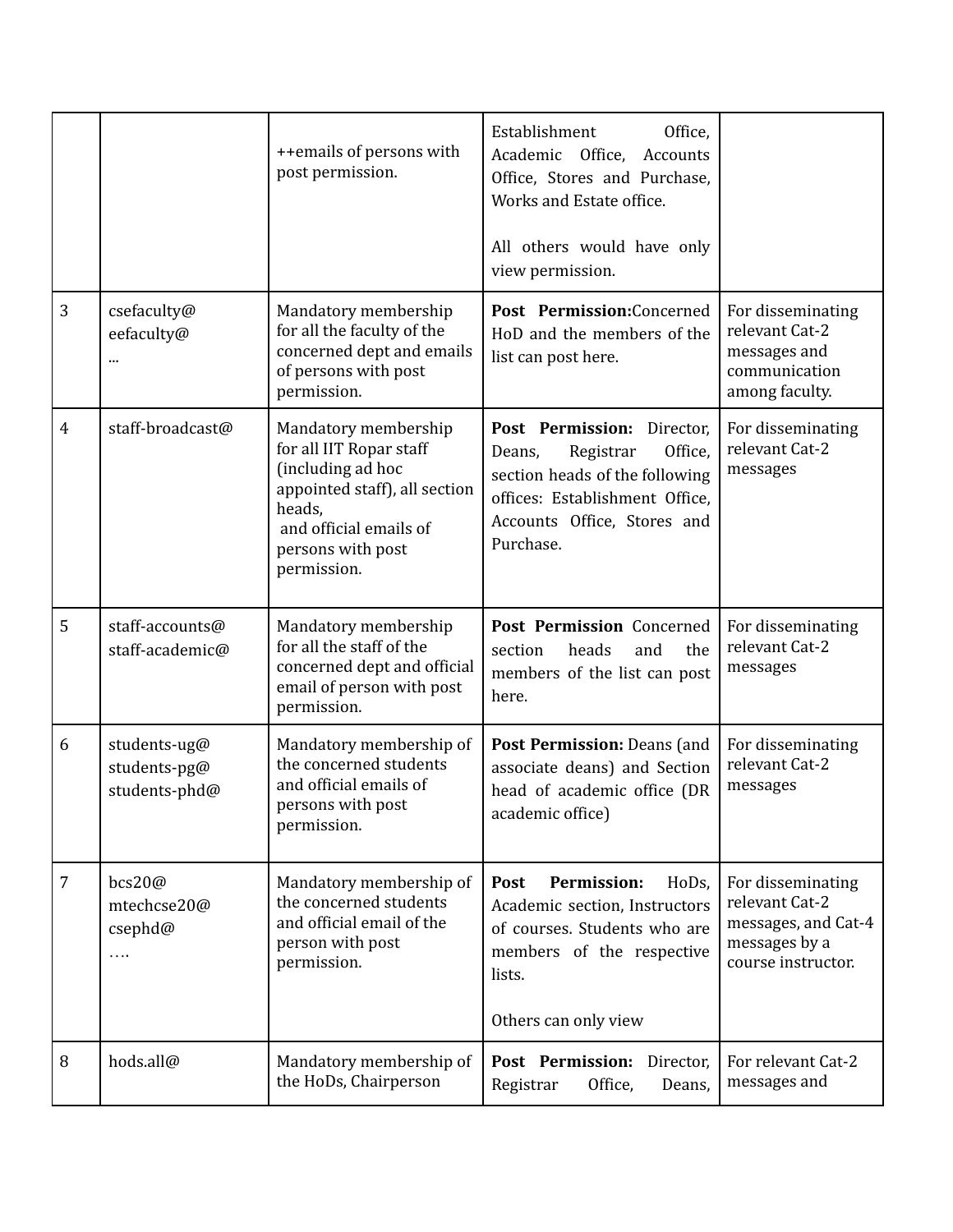|     |                                                                                                            | (and Vice-chairperson),<br>Dean (and Associate<br>Deans) email ids.                                                                     | HODs,<br>Associate<br>Deans,<br>Chairperson<br>and<br>Vice-Chairperson.                         | communication<br>amongst the<br>officials.                                                |
|-----|------------------------------------------------------------------------------------------------------------|-----------------------------------------------------------------------------------------------------------------------------------------|-------------------------------------------------------------------------------------------------|-------------------------------------------------------------------------------------------|
| 8.a | hods.academic@                                                                                             | Mandatory membership of<br>the HoDs, Dean (and<br>Associate Deans) email ids.                                                           | Post Permission:<br>Director,<br>Office,<br>Registrar<br>Deans,<br><b>Associate Deans, HODs</b> | For relevant Cat-2<br>messages and<br>communication<br>amongst the<br>officials.          |
| 9   | deans@                                                                                                     | Mandatory membership of<br>the Deans (and Associate<br>Deans).                                                                          | Post Permission:<br>Director,<br>Office,<br>Registrar<br>Deans,<br>Associate Deans.             | For relevant Cat-2<br>messages and<br>communication<br>amongst the<br>officials.          |
| 10  | faculty-discuss@                                                                                           | Optional membership of<br>faculty                                                                                                       | Post Permission: All faculty<br>of IIT Ropar                                                    | For disseminating<br>relevant Cat-3<br>messages and<br>communication<br>amongst faculty.  |
| 11  | staff-discuss@iitrpr                                                                                       | Optional membership of<br>staff                                                                                                         | Post Permission: Any staff of<br><b>IIT Ropar</b>                                               | For disseminating<br>relevant Cat-3<br>messages and<br>communication<br>amongst faculty.  |
| 12  | students-discuss@ii<br>trpr                                                                                | Optional membership of<br>students                                                                                                      | <b>Permission:</b><br>Post<br>Any<br>current student and faculty of<br><b>IIT Ropar</b>         | For disseminating<br>relevant Cat-3<br>messages and<br>communication<br>amongst students. |
| 13  | bulletin-board@iitr<br>pr.ac.in<br>(to be implemented<br>as a bulletin board<br>with one message a<br>day) | Optional membership from<br>faculty, staff and students                                                                                 | Post Permission: All faculty<br>and staff.<br>Students can only view the<br>messages.           | For all other<br>relevant Cat-3<br>messages                                               |
| 14  | hostel@iitrpr                                                                                              | Mandatory membership of<br>all students residing in IIT<br>Ropar hostels, Warderns,<br>Dean Student affairs,<br>Hostel admin incharges. | <b>Permission:</b><br>Post<br>chief<br>warden, Dean Student Affairs.<br>Students can only view  | For disseminating<br>relevant Cat-2<br>messages.                                          |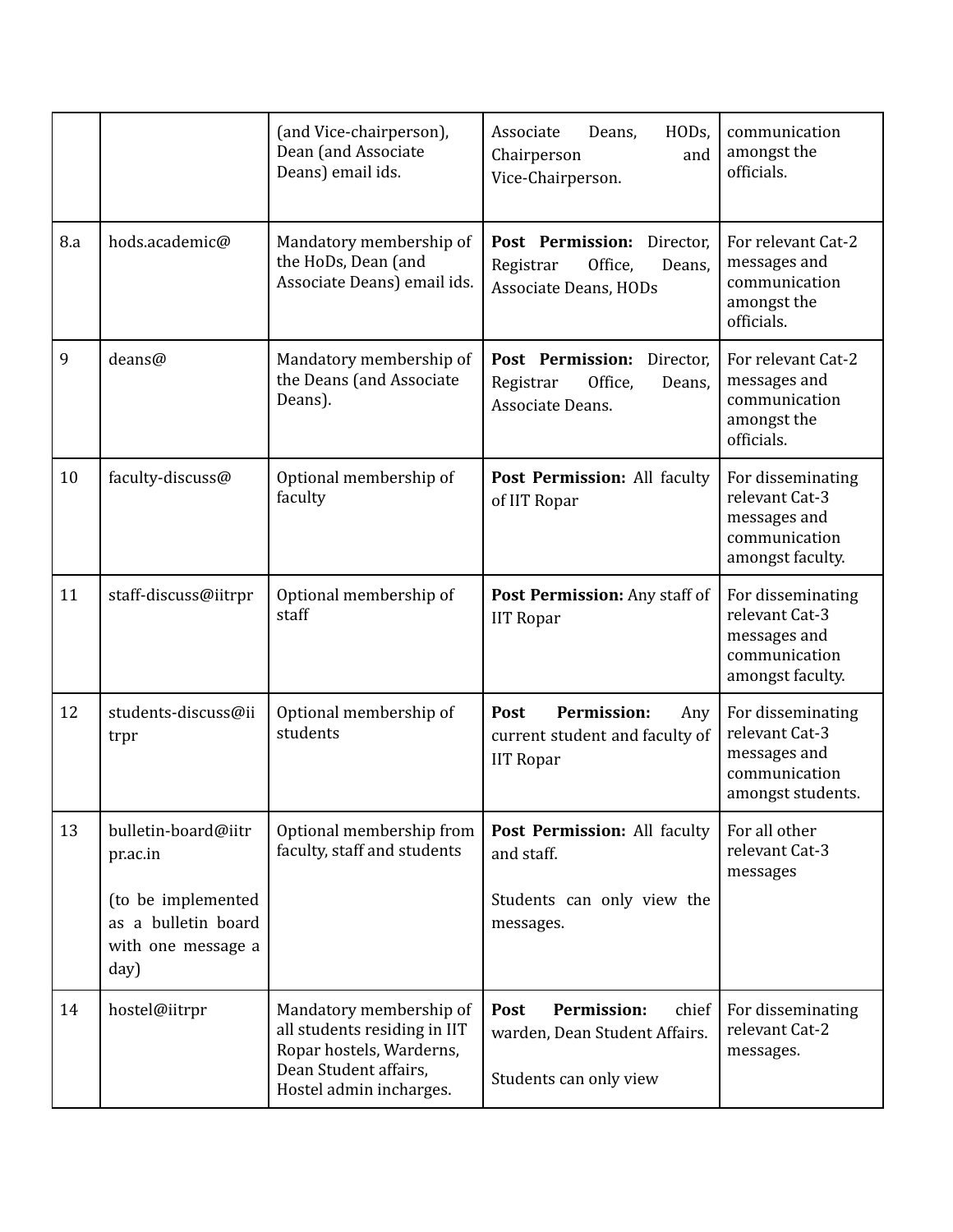| 15 | ravi-hostel@iitrpr<br>sutlej@iitrpr | Mandatory membership of<br>all students residing in<br>respective hostels,<br>respective warderns, Dean<br>Student affairs, respective<br>hostel admin incharge. | <b>Permission:</b><br>Chief<br><b>Post</b><br>hostel<br>warden,<br>respective<br>respective<br>hostel<br>warden,<br>admin incharge.<br>Students can only view | For disseminating<br>relevant Cat-2<br>messages.                                 |
|----|-------------------------------------|------------------------------------------------------------------------------------------------------------------------------------------------------------------|---------------------------------------------------------------------------------------------------------------------------------------------------------------|----------------------------------------------------------------------------------|
| 16 | warderns@iitrpr.ac.i<br>n           | Mandatory membership of<br>all faculty wardens, chief<br>warden and Dean (and<br>associate dean) Student<br>affairs and Director.                                | All<br><b>Permission:</b><br><b>Post</b><br>members                                                                                                           | For relevant Cat-2<br>messages and<br>communication<br>amongst the<br>officials. |

#### **Notes about mailing lists:**

- 1. Posted messages would be strictly monitored for compliance. Action (including losing posting rights) against the user may be taken if the posted messages are found to be in violation of the defined IT policies.
- 2. Yearly audit of mailing lists would be conducted to remove email ids who are no-longer part of the relevant chain.
- 3. Course specific discussions should be conducted via the LMS used by the instructor. For example, Google Classroom, and Moodle provide the discussion forums to allow such discussion online. No course specific email lists will be created.

## <span id="page-11-0"></span>Revisions to the policy

This policy is subject to revision as deemed necessary by IIT Ropar. The users will be given ample time to handle the impact of any future changes to this policy.

### **Any email handling issues not explicitly mentioned/covered in this document shall be decided by the director IIT Ropar.**

## <span id="page-11-1"></span>Frequently Asked Questions

*Q1. I have a manuscript submitted to a journal/conference/others where my current email ID is mentioned as a communication address. How do I handle this if my email account will be deleted/inactivated after no-dues?*

Ans. 1. Please see the section "Notes about handling email address [termination](#page-7-0)" in this document.